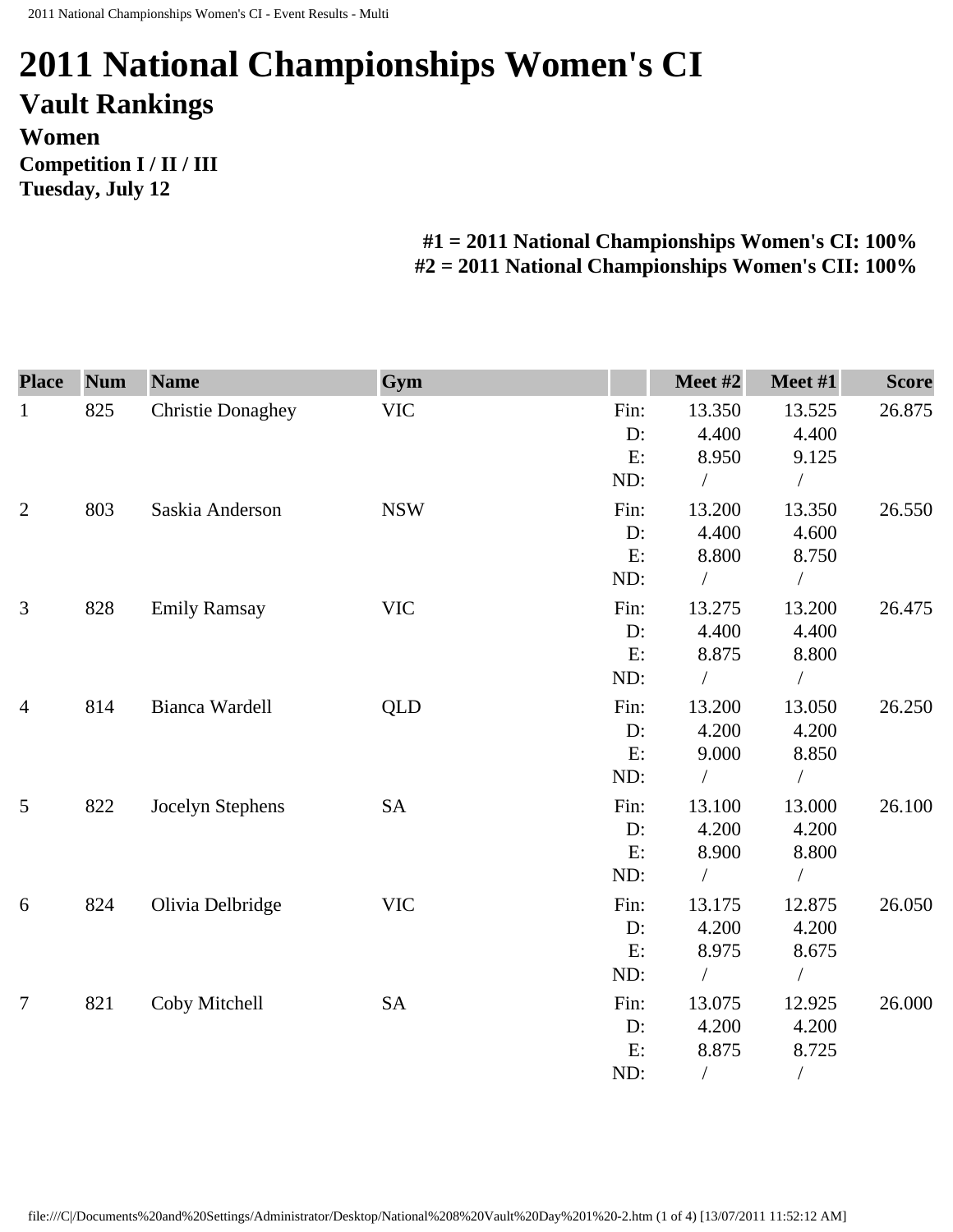2011 National Championships Women's CI - Event Results - Multi

| $8\phantom{1}$ | 832 | Alana Doust     | <b>WA</b>  | Fin:<br>D:<br>E:<br>ND:    | 12.875<br>4.200<br>8.675<br>$\sqrt{2}$    | 12.975<br>4.200<br>8.775<br>$\sqrt{2}$     | 25.850 |
|----------------|-----|-----------------|------------|----------------------------|-------------------------------------------|--------------------------------------------|--------|
| 9              | 810 | Jessica Bax     | QLD        | Fin:<br>$D$ :<br>E:<br>ND: | 12.950<br>4.200<br>8.750<br>$\frac{1}{2}$ | 12.725<br>4.200<br>8.525<br>$\sqrt{2}$     | 25.675 |
| 10             | 813 | Tiahna Scanlon  | QLD        | Fin:<br>D:<br>E:<br>ND:    | 12.800<br>4.200<br>8.600<br>$\sqrt{2}$    | 12.825<br>4.200<br>8.625<br>$\overline{ }$ | 25.625 |
| 11             | 831 | Nicole De Vries | <b>WA</b>  | Fin:<br>$D$ :<br>E:<br>ND: | 12.800<br>4.200<br>8.600<br>$\sqrt{2}$    | 12.675<br>4.200<br>8.475<br>$\sqrt{2}$     | 25.475 |
| 12             | 835 | Lauren O'Brien  | <b>WA</b>  | Fin:<br>$D$ :<br>E:<br>ND: | 12.725<br>4.000<br>8.725<br>$\sqrt{2}$    | 12.650<br>4.000<br>8.650<br>$\sqrt{2}$     | 25.375 |
| 13             | 807 | Tamara Scott    | <b>NSW</b> | Fin:<br>D:<br>E:<br>ND:    | 12.725<br>4.000<br>8.725<br>$\sqrt{2}$    | 12.525<br>4.000<br>8.525<br>$\sqrt{2}$     | 25.250 |
| 14             | 833 | Hannah Fairburn | <b>WA</b>  | Fin:<br>$D$ :<br>E:<br>ND: | 13.000<br>4.400<br>8.600                  | 12.125<br>4.400<br>7.725                   | 25.125 |
| 15             | 808 | Piper Weeding   | <b>NSW</b> | Fin:<br>D:<br>E:<br>ND:    | 12.575<br>4.200<br>8.375<br>$\sqrt{2}$    | 12.525<br>4.200<br>8.325<br>$\overline{1}$ | 25.100 |
| 16             | 827 | Megan Pickthall | <b>VIC</b> | Fin:<br>D:<br>E:<br>ND:    | 12.325<br>4.000<br>8.325                  | 12.625<br>4.000<br>8.625                   | 24.950 |
| 17             | 823 | Morgan Baum     | <b>VIC</b> | Fin:<br>D:<br>E:<br>ND:    | 12.425<br>4.000<br>8.425                  | 12.325<br>4.000<br>8.325<br>$\sqrt{2}$     | 24.750 |
| 18             | 809 | Larissa Lum     | QLD        | Fin:<br>D:<br>E:<br>ND:    | 12.450<br>3.200<br>9.250<br>$\sqrt{2}$    | 12.275<br>3.200<br>9.075<br>$\sqrt{2}$     | 24.725 |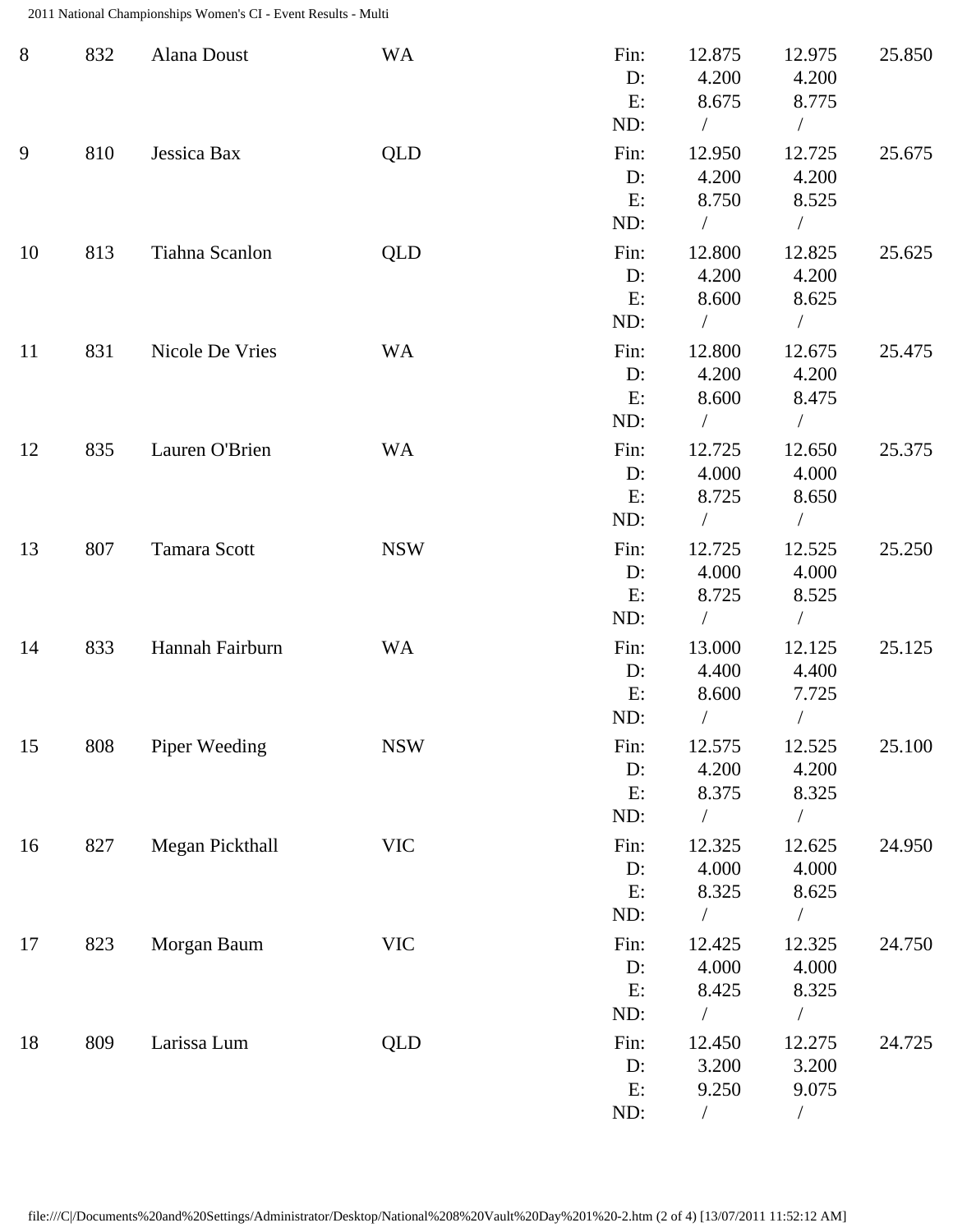2011 National Championships Women's CI - Event Results - Multi

| 19  | 817 | Amanda Agostinelli | <b>SA</b>  | Fin:<br>D:<br>E:<br>ND:    | 12.400<br>4.000<br>8.400             | 12.200<br>4.000<br>8.200                             | 24.600 |
|-----|-----|--------------------|------------|----------------------------|--------------------------------------|------------------------------------------------------|--------|
| 20  | 811 | Lauren Galvin      | <b>QLD</b> | Fin:<br>D:<br>E:<br>ND:    | 12.325<br>3.200<br>9.125             | 12.050<br>3.200<br>8.850<br>Т                        | 24.375 |
| 21T | 830 | Alisha Bates       | <b>WA</b>  | Fin:<br>D:<br>E:<br>ND:    | 12.150<br>4.200<br>7.950             | 12.150<br>4.200<br>7.950<br>$\overline{\phantom{a}}$ | 24.300 |
| 21T | 834 | Chloe Hillier      | <b>WA</b>  | Fin:<br>D:<br>E:<br>ND:    | 12.200<br>4.200<br>8.000             | 12.100<br>4.200<br>7.900                             | 24.300 |
| 23  | 812 | Leah Nelson        | <b>QLD</b> | Fin:<br>D:<br>E:<br>ND:    | 12.150<br>3.200<br>8.950<br>$\bigg)$ | 11.875<br>3.200<br>8.675<br>$\sqrt{2}$               | 24.025 |
| 24  | 806 | Katelyn Mills      | <b>NSW</b> | Fin:<br>D:<br>E:<br>ND:    | 11.825<br>4.200<br>7.625             | 12.025<br>4.200<br>7.825                             | 23.850 |
| 25  | 805 | <b>Molly Kane</b>  | <b>NSW</b> | Fin:<br>D:<br>E:<br>ND:    | 11.700<br>3.200<br>8.500             | 11.700<br>3.200<br>8.500                             | 23.400 |
| 26  | 819 | Reanna Eglinton    | SA         | Fin:<br>D:<br>E:<br>ND:    | 11.325<br>4.000<br>7.325<br>$\bigg)$ | 11.975<br>4.000<br>7.975<br>$\overline{\phantom{a}}$ | 23.300 |
| 27  | 804 | Lauren Heneghan    | <b>NSW</b> | Fin:<br>$D$ :<br>E:<br>ND: | 11.650<br>3.200<br>8.450             | 11.550<br>3.200<br>8.350                             | 23.200 |
| 28  | 818 | Lauren Andris      | <b>SA</b>  | Fin:<br>D:<br>E:<br>ND:    | 12.000<br>4.000<br>8.000<br>$\bigg)$ | 11.125<br>4.000<br>7.125<br>$\sqrt{2}$               | 23.125 |
| 29  | 820 | Alicia Jones       | SA         | Fin:<br>$D$ :<br>E:<br>ND: | 11.625<br>3.200<br>8.425<br>$\bigg)$ | 11.250<br>3.200<br>8.050<br>Т                        | 22.875 |